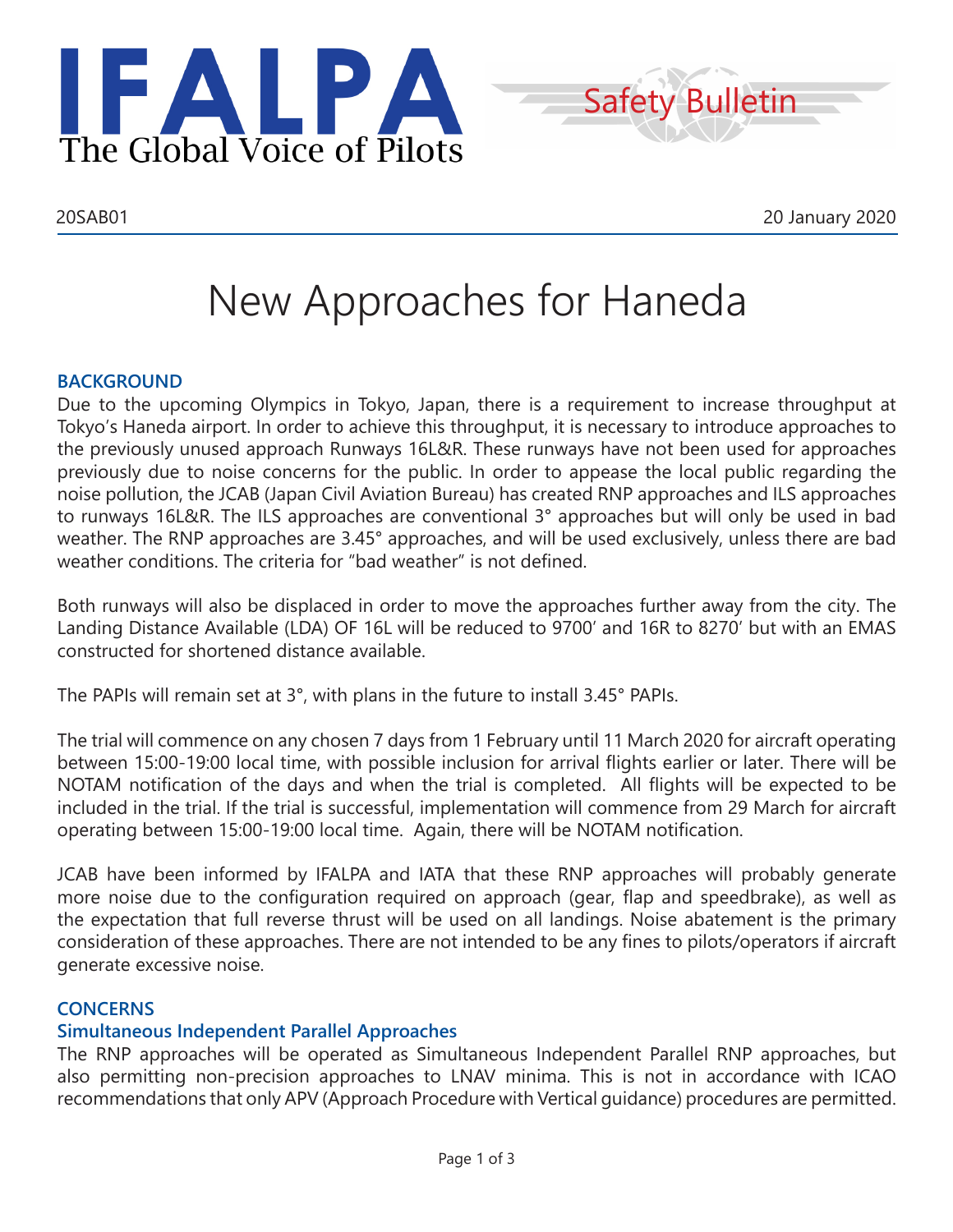

## **Steep Angle of Approach**

The RNP approach is published at 3.45°. This approach path is close to the "Steep Approach" criteria and requires unique handling by the aircrew to manage the energy for the approach.

During the summer months at temperatures sometimes approaching 40°C the approach path will be closer to 3.8°, vastly different to any approach path most pilots have encountered.

Various other factors may exacerbate the energy management on these approaches, such as:

- the common feature of tailwind on approach switching relatively quickly to headwind conditions, increasing the energy of the aircraft;
- gusty southerly wind conditions on short final approach;
- and a major concern that engines will not be spooled up during the latter stages of the final approach path, particularly during wind shear conditions.

#### **Non-Normal Visual Cues**

The 3° path is a global standard, and the visual perspective of the runway during the approach is familiar to pilots.

The approach path at 3.45°-3.8° (depending on temperature) is going to look very different to pilots flying these approaches, with the pilots feeling that the aircraft is very high (because it is). This unusual visual perspective will be exacerbated by the PAPIs which may be showing 4 whites for the entire approach, as well as the effect of the displaced thresholds.

The rate of descent will be in the region of 900'/min -1100'/min, in stable air conditions. In gusty wind conditions there may be instances of higher rates of descent.

It is possible that GPWS "Sink Rate" warnings may be triggered during the approach.

#### **Non-Normal Flare**

The aircraft will be approaching the flare at a steeper angle, with a higher rate of descent. The flare technique may need to be modified in order to prevent a hard landing.

The risk of under or over flare is significantly increased and will potentially lead to increased occurrences of hard landings and long landings.

The ability to judge the flare height at night will be more difficult.

#### **Non-Availability of ILS Approach**

Should a pilot state that they are "unable" to accept the RNP approach and insist on the ILS approach, they should plan on extensive holding while waiting to be sequenced for an ILS.

If an aircraft initiates a missed approach/go-around during the RNP approach (unstable) and insists on the ILS approach for the second approach, that aircraft should also expect significant holding prior to being sequenced for an ILS.